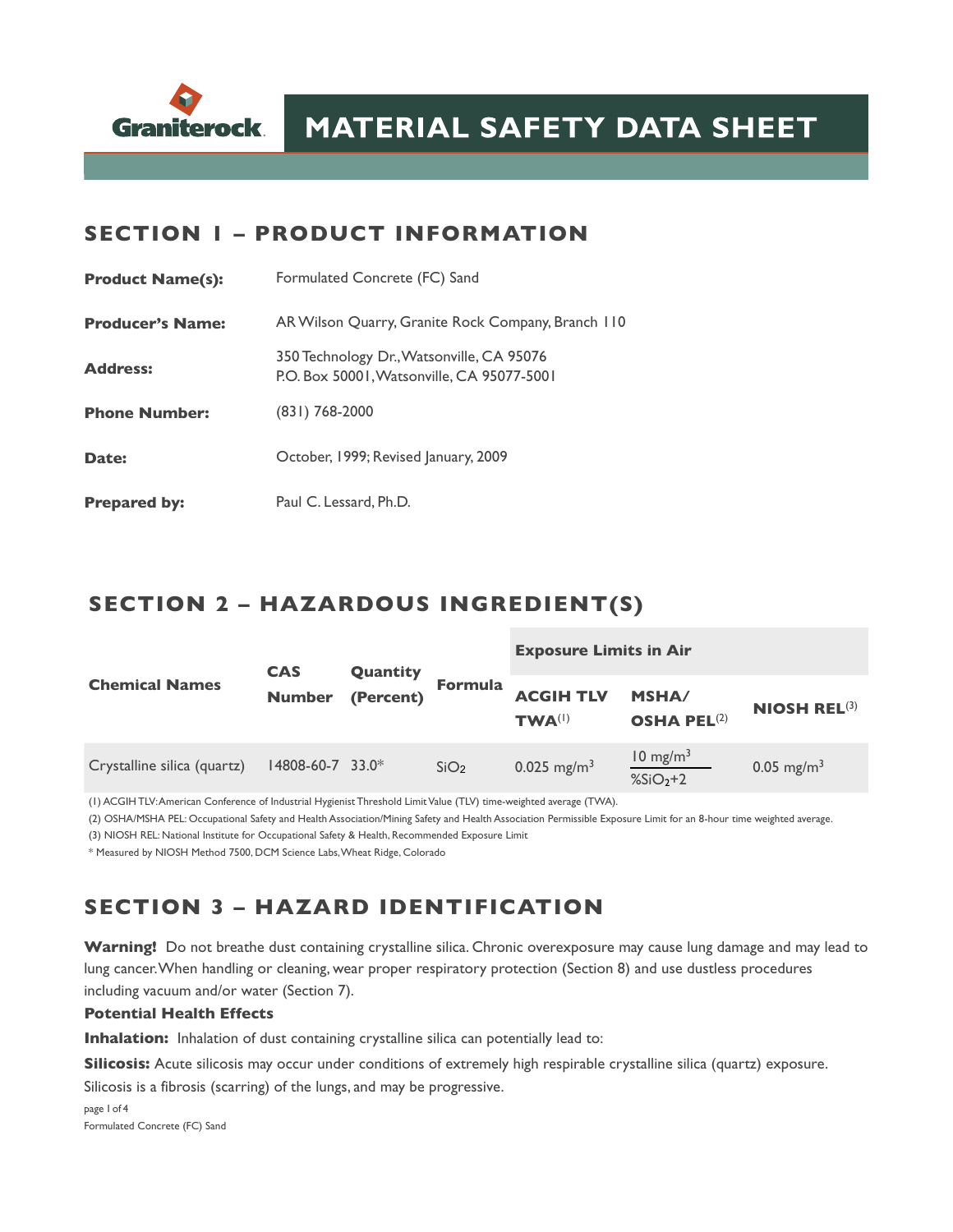

# **MATERIAL SAFETY DATA SHEET**

**Lung Cancer:** Crystalline silica (quartz) inhaled from occupational sources is classified as carcinogenic to humans.

**Autoimmune disorder:** There is evidence that exposure to respirable crystalline silica or silicosis is associated with the increased incidence of scleroderma, an autoimmune disorder.

**Tuberculosis:** Several studies indicate that silicosis increases the risk of tuberculosis.

**Bronchitis/Emphysema:** Respiratory aliments including bronchitis and emphysema may be aggravated by exposure to respirable crystalline silica.

**Eye contact:** Crystalline silica (quartz) may cause abrasion, irritation, redness and/or watering of the eyes.

**Skin contact:** Not applicable.

**Ingestion:** Not applicable.

**Chronic:** The adverse health effects mentioned above (silicosis, cancer, scleroderma, and tuberculosis) are considered chronic effects.

**Reproductive:** Reproductive toxicity has not been demonstrated.

**GRANITEROCK RECOMMENDS NOT USING ANY OF OUR PRODUCTS FOR SANDBLASTING**

### **SECTION 4 – FIRST-AID MEASURES**

**Eye contact:** Gently flush any particles from the eye with clean water. Seek medical aid if irritation persists or develops.

**Skin contact:** Wash with soap and water. Seek medical aid if irritation persists or develops.

**Inhalation:** Remove from exposure. Seek medical aid if respiratory difficulty persists or develops.

**Ingestion:** Seek medical aid if discomfort is experienced.

### **SECTION 5 – FIRE AND EXPLOSION**

Will not burn or explode under any conditions. Non-flammable and non-explosive.

### **SECTION 6 – ACCIDENTAL RELEASE MEASURES**

**Spill Response Procedures:** Use dustless methods (such as a vacuum or water hose) for cleanup. Do not dry sweep. Wear protective equipment as described in Section 8.

**Preparing Waste for Disposal:** No special procedures required. Dispose of according to local, state and federal regulations. Not classified as a hazardous waste by the Resource Conservation and Recovery Act.

## **SECTION 7 – HANDLING AND STORAGE**

**Ventilation and Engineering Controls:** Do not breathe dust. Dust suppression controls such as water sprays or dust collection controls such as vents or baghouses should be used where dust generation results from handling. Practice good housekeeping-do not allow dust to collect on walls, floors, ceilings.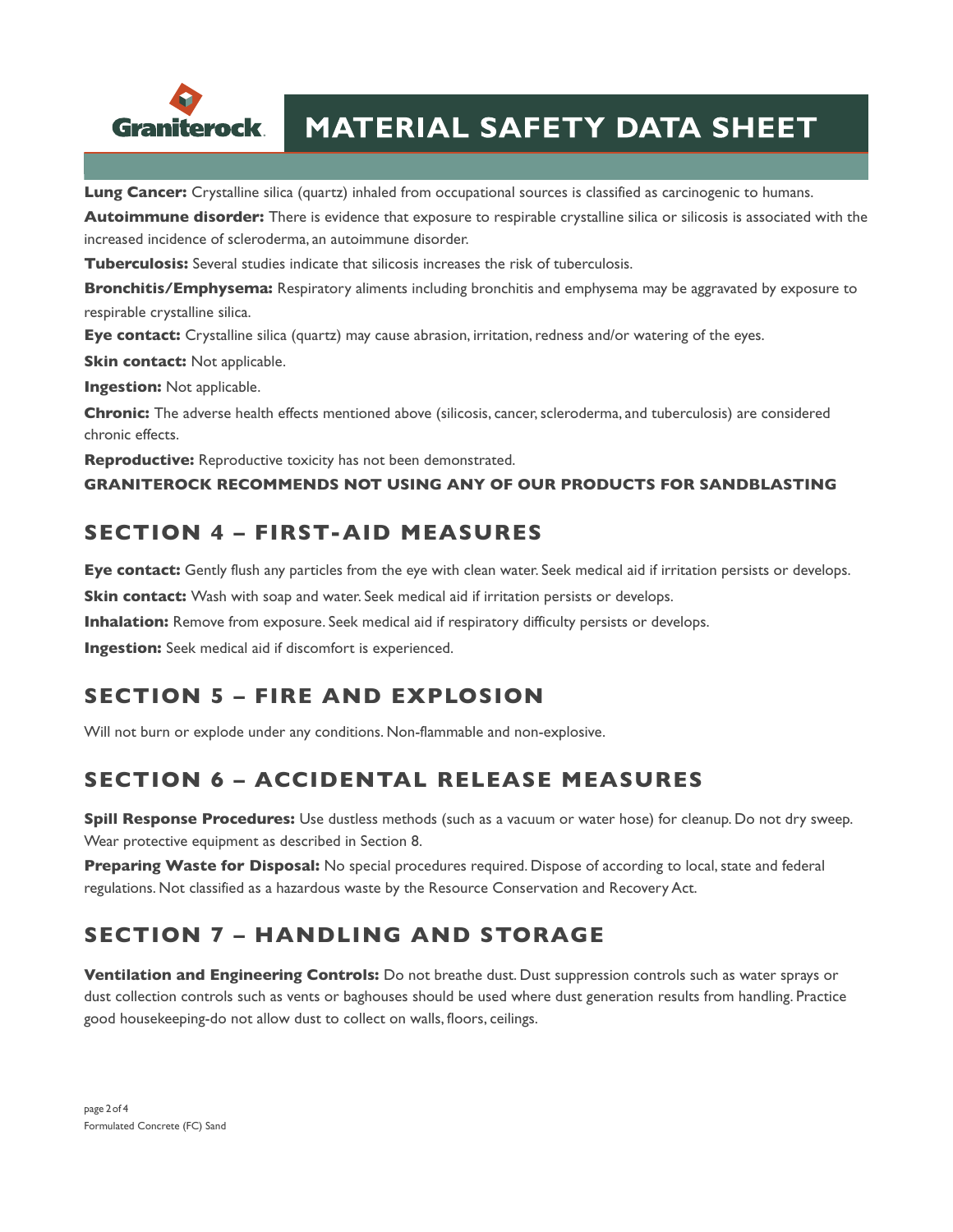

#### **SECTION 8 – EXPOSURE CONTROLS/PERSONAL PROTECTION**

**Respiratory Protection:** NIOSH/MSHA approved dust respirators with a N95 rating or better should be used where dust levels exceed or are likely to exceed exposure levels defined in Section 2. Respirator use must comply with applicable MSHA or OSHA standards which include a provision for fit testing, cleaning, training in correct usage and a fitness test for respirator use. See NIOSH Publication 2008-140 and [www.cdc.gov/niosh/npptl/topics/respirators/](http://www.cdc.gov/niosh/npptl/topics/respirators/) for more information.

**Eye Protection:** Safety glasses with side shields should be worn as minimum protection. Should excessively dusty conditions be present, use goggles.

**Gloves:** Gloves of any material can be used.

**Other Clothing:** No special requirements.

**Work Practices:** Avoid generating dust; use water to wet surfaces.

**Hygiene Practices:** Wash dust-exposed skin with soap and water.

**Other Handling Requirements:** Contain material in discrete quantities to avoid particles posing slip/trip hazard.

**Protective Measures During Maintenance of Contaminated Equipment:** Use respiratory protection, eye protection and gloves if dust is likely to be generated.

#### **SECTION 9 – PHYSICAL PROPERTIES**

| <b>Vapor density (air=1):</b> None |                  | <b>Melting point:</b>    | $3.100^{\circ}$ F |
|------------------------------------|------------------|--------------------------|-------------------|
| <b>Specific gravity:</b>           | $2.57 - 2.62$    | <b>Boiling point:</b>    | $4.046^{\circ}$ F |
| Solubility in water:               | <i>Insoluble</i> | <b>Evaporation rate:</b> | None              |

**Vapor pressure:** None

**Appearance and odor:** Beige/gray sand, no odor

**How to detect this substance:** X-ray diffraction-NIOSH Methods 7500 & 7501

### **SECTION 10 – STABILITY AND REACTIVITY**

**Stability:** Recycled aggregates are stable, will not polymerize, and is known to be compatible with all other substances except strong oxidizing agents such as fluorine, chlorine trifluoride, or oxygen difluoride.

**Hazardous Decomposition Products:** Silica-containing respirable dust particles may be generated by handling and transport.